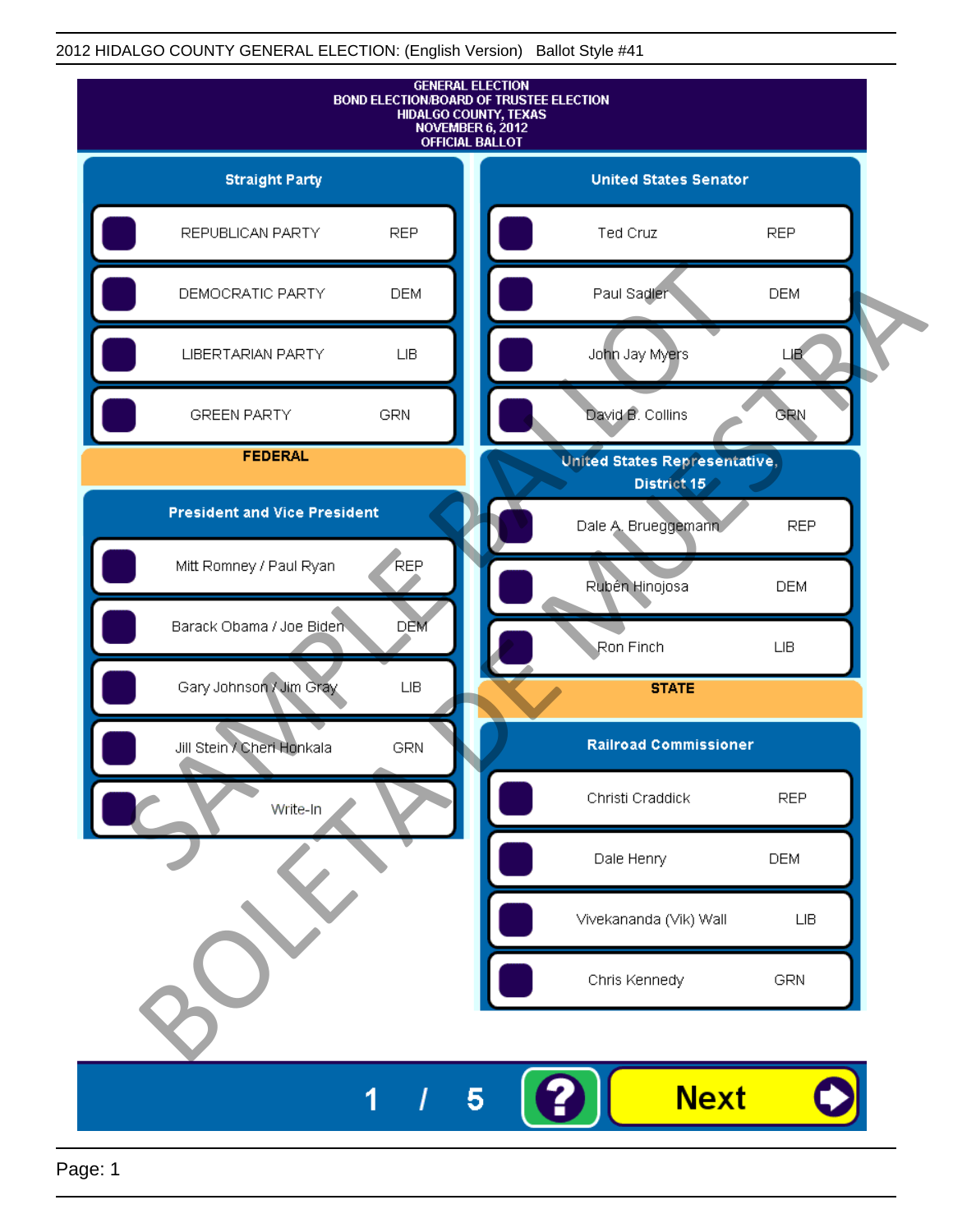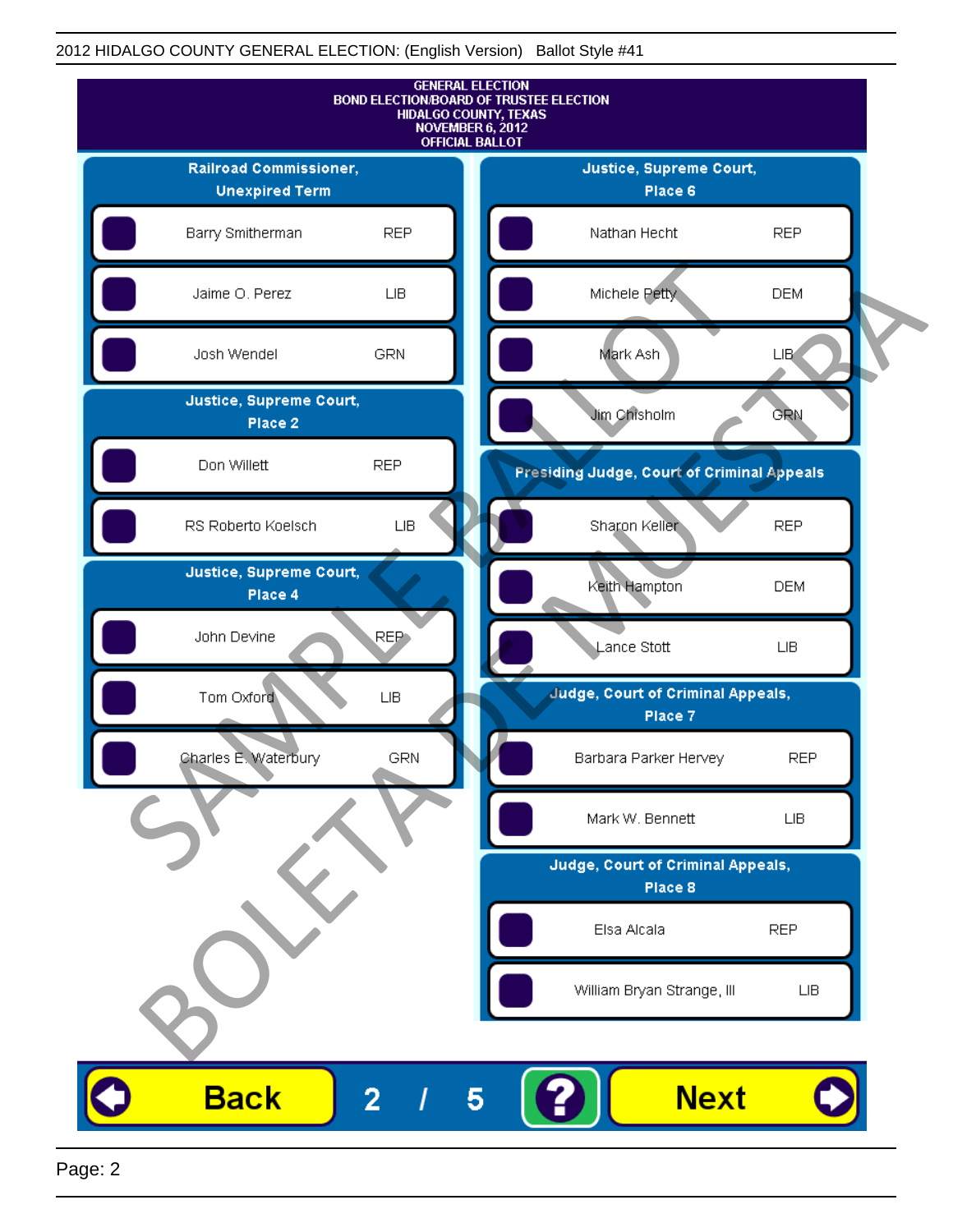

Page: 3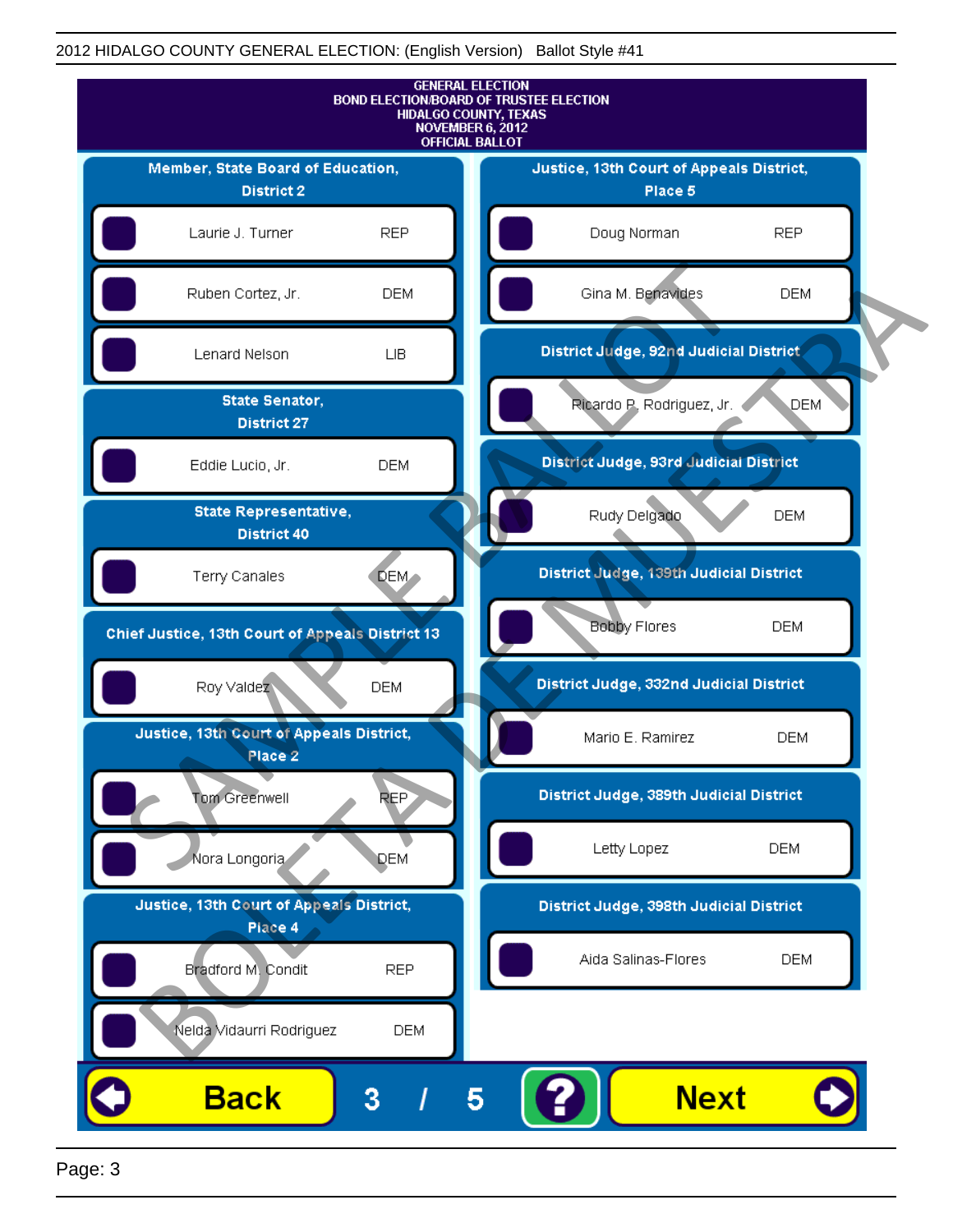|                                                                                                                                                                            |              | <b>GENERAL ELECTION</b><br>BOND ELECTION/BOARD OF TRUSTEE ELECTION<br>HIDALGO COUNTY, TEXAS<br>NOVEMBER 6, 2012<br><b>OFFICIAL BALLOT</b> |
|----------------------------------------------------------------------------------------------------------------------------------------------------------------------------|--------------|-------------------------------------------------------------------------------------------------------------------------------------------|
| District Judge, 430th Judicial District                                                                                                                                    |              | PHARR-SAN JUAN-ALAMO INDEPENDENT SCHOOL<br><b>DISTRICT</b>                                                                                |
| Israel Ramon, Jr.                                                                                                                                                          | <b>DEM</b>   | <b>SCHOOL TRUSTEE</b><br>Place 4                                                                                                          |
| District Judge, 449th Judicial District                                                                                                                                    |              | Guadalupe "Lupe" Rodriguez                                                                                                                |
| Jesse Contreras                                                                                                                                                            | <b>DEM</b>   | Pete Garcia                                                                                                                               |
| <b>COUNTY</b>                                                                                                                                                              |              | <b>SCHOOL TRUSTEE</b><br>Place 5                                                                                                          |
| <b>Sheriff</b>                                                                                                                                                             |              | Ruben Navarro                                                                                                                             |
| Robert Caples                                                                                                                                                              | <b>REP</b>   | Humberto "Bobby" Rodriguez                                                                                                                |
| Guadalupe "Lupe" Trevino                                                                                                                                                   | <b>J</b> DEM | <b>SCHOOL TRUSTEE</b><br>Place 6                                                                                                          |
| HIDALGO COUNTY DRAINAGE DISTRICT NUMBER ONE                                                                                                                                |              | Éleazar Guajardo                                                                                                                          |
| <b>BOND ELECTION</b>                                                                                                                                                       |              | Victor Perez                                                                                                                              |
| THE ISSUANCE OF \$184,000,000.00 IN BONDS AND THE<br>LEVYING OF THE TAX IN PAYMENT THEREOF FOR<br>IMPROVEMENTS TO THE DRAINAGE DISTRICT'S STORM<br><b>DRAINAGE SYSTEM?</b> |              | <b>SCHOOL TRUSTEE</b><br>Place 7                                                                                                          |
| <b>FOR</b>                                                                                                                                                                 |              | Jesús "Jesse" Vela, Jr.                                                                                                                   |
| <b>AGAINST</b>                                                                                                                                                             |              | Ramona Barron                                                                                                                             |
|                                                                                                                                                                            |              |                                                                                                                                           |
| <b>Back</b>                                                                                                                                                                | 4            | <b>Next</b>                                                                                                                               |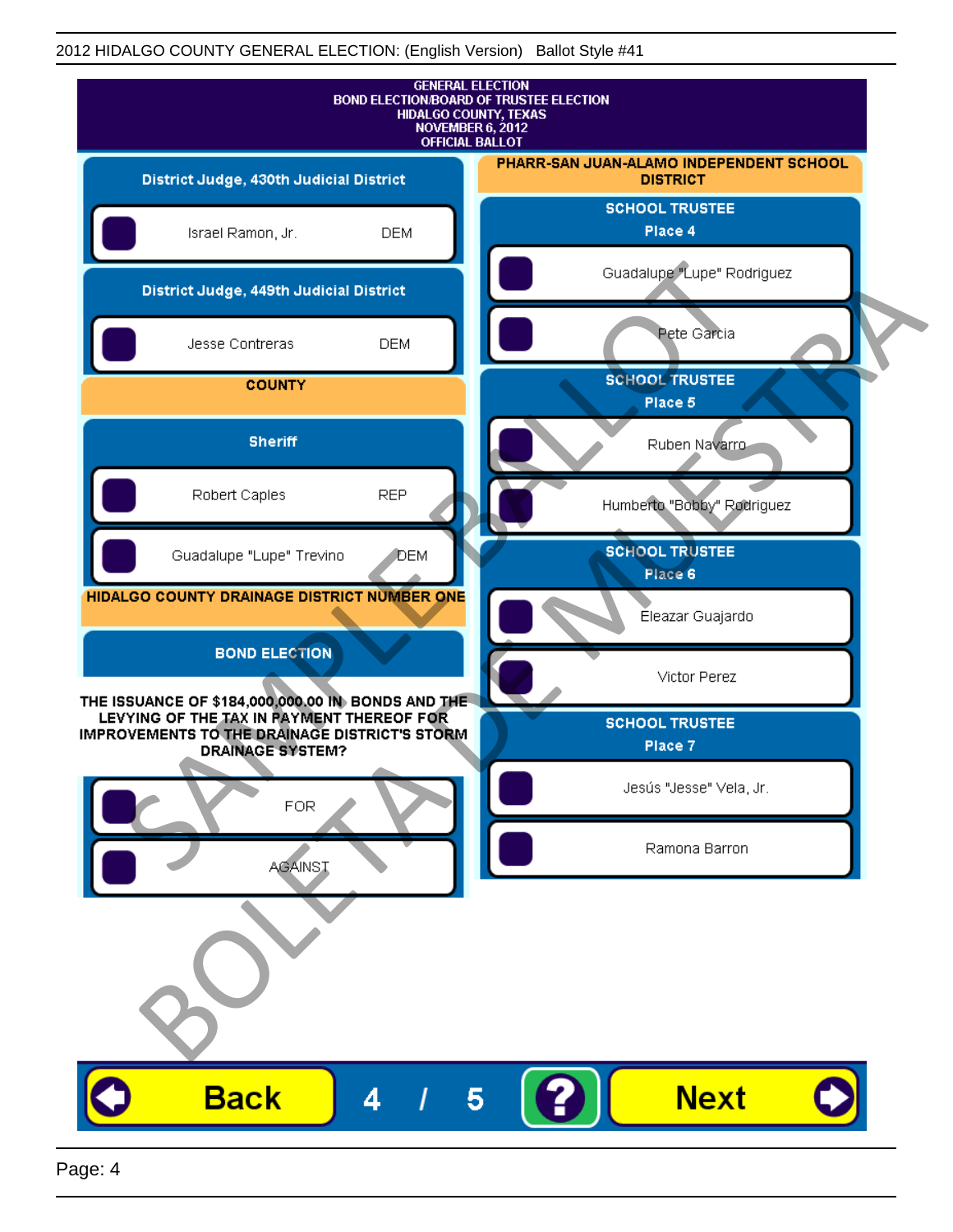# **GENERAL ELECTION** BOND ELECTION/BOARD OF TRUSTEE ELECTION<br>HIDALGO COUNTY, TEXAS<br>NOVEMBER 6, 2012<br>OFFICIAL BALLOT

Review

#### UNOPPOSED CANDIDATES DECLARED ELECTED

Judge, County Court at Law No. 7 Sergio Valdez (DEM)

County Tax Assessor-Collector

Frame The Passe, Precinct No. 1<br>
County Commissioner, Precinct No. 1<br>
SC. Cutellar Jr. (DEM)<br>
County Commissioner, Precinct No. 2<br>
Ulastice of the Peace, Precinct No. 2<br>
Ulastice of the Peace, Precinct No. 2<br>
Robert M. "Bl County Commissioner, Precinat No. 1<br>
A County Commissioner, Precinat No. 3<br>
Use of the Peace, Precinat No. 3<br>
Use of the Peace, Precinat No. 1<br>
There is a precinc No. 2<br>
There is a precinc No. 2<br>
There is a precinc No. 2<br>

**Back** 

5

5

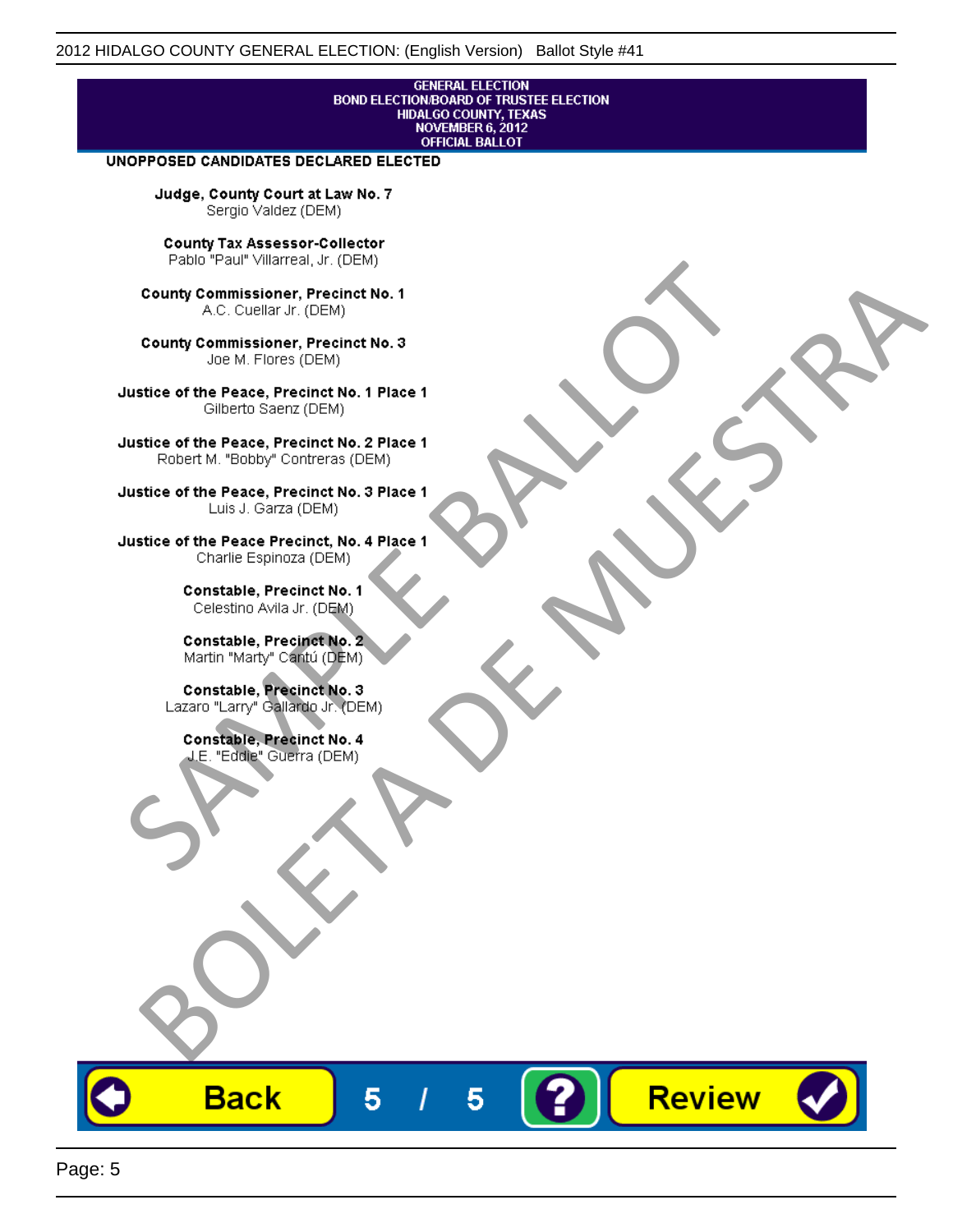## **Summary Ballot Instructions**

Press the candidate name or contest title to return to a contest.

Vote button will light up when

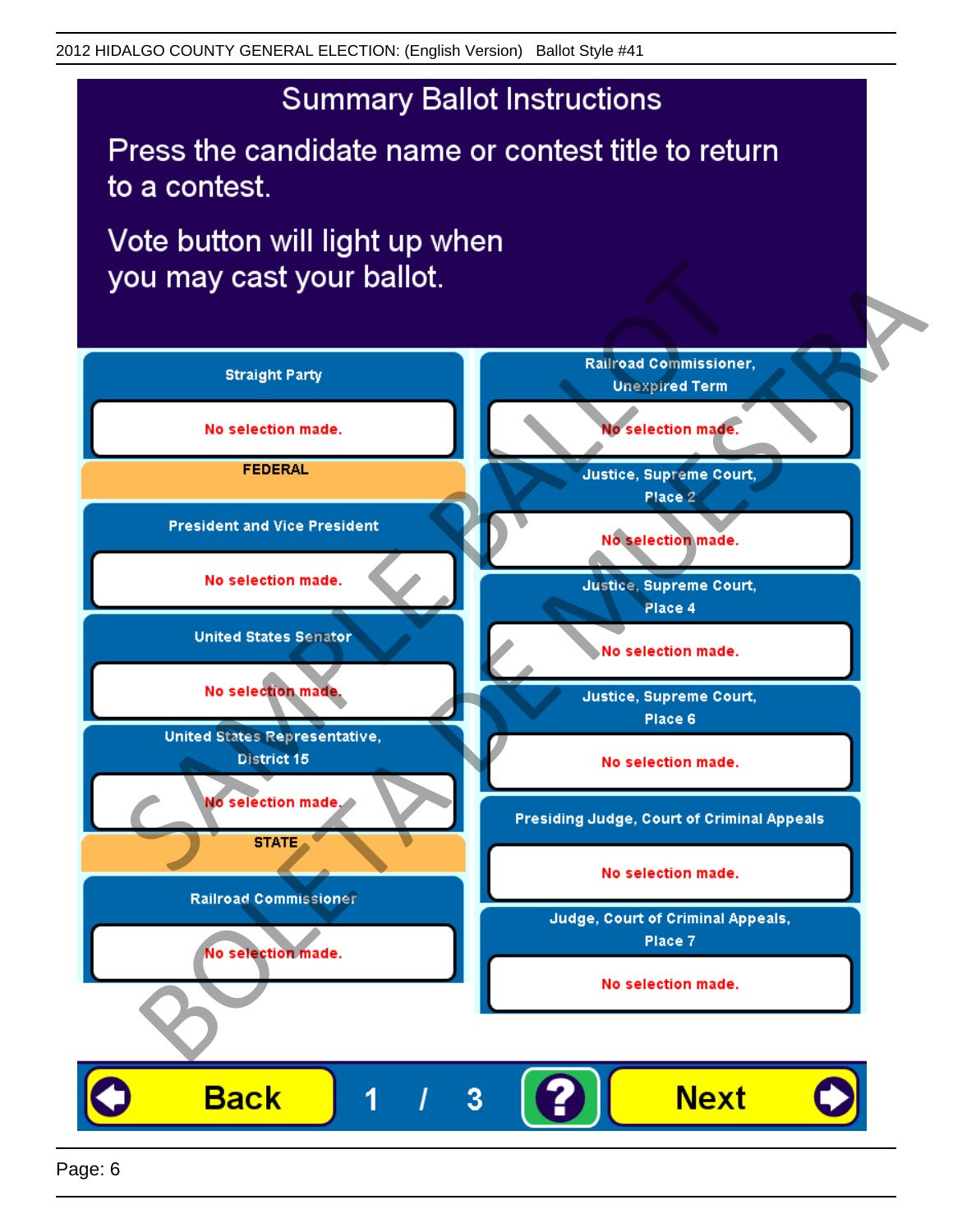## **Summary Ballot Instructions**

Press the candidate name or contest title to return to a contest.

Vote button will light up when



Page: 7